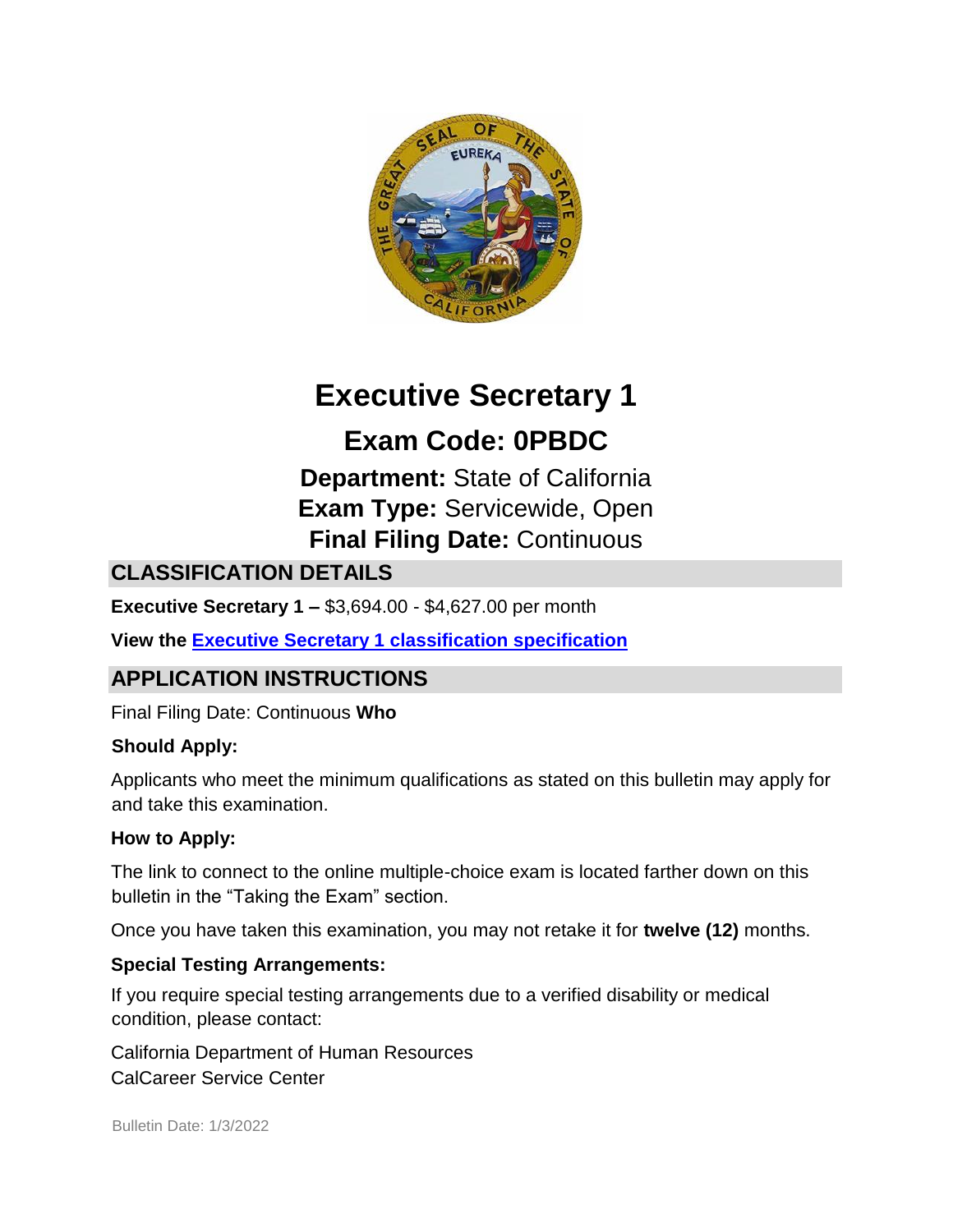1810 16<sup>th</sup> Street Sacramento, CA 95814

Phone: (866) 844-8671

Email: CalCareer@CalHR.CA.GOV

California Relay Service: 7-1-1 (TTY and voice)

TTY is a Telecommunications Device for the Deaf, and is reachable only from phones equipped with a TTY Device

# **MINIMUM QUALIFICATIONS**

All applicants must meet the education and/or experience requirements as stated on this exam bulletin to be accepted into the examination. Part-time or full-time jobs, regardless of whether paid or volunteer positions, and inside or outside California state service will count toward experience.

#### **Executive Secretary 1**

#### **Either 1**

In the California state service, one year of experience performing secretarial duties at a

[level of responsibility not less than that of Secretary](https://jobs.ca.gov/jobsgen/3pb36A.pdf)[.](https://jobs.ca.gov/jobsgen/3pb36A.pdf) 

#### **Or 2**

[Three years of experience in clerical work](https://jobs.ca.gov/jobsgen/3pb36B.pdf) at least one year of which shall have been in a responsible secretarial position performing a variety of difficult secretarial work. (Experience in California state service applied toward the special one-year requirement must be in a class with a level of responsibility not less than that of Office Technician.) [\[Academic education](https://jobs.ca.gov/jobsgen/3pb36C.pdf) [a](https://jobs.ca.gov/jobsgen/3pb36C.pdf)bove the twelfth grade may be substituted for one year of the required general experience on the basis of either (a) one year of general education being equivalent to three months of experience; or (b) one year of education of a business or commercial nature being equivalent to six months of experience. Students who are enrolled in the last semester or its equivalent of course work, which upon completion will fulfill these requirements, will be admitted to the examination, but they must submit evidence of completion before they can be considered for appointment.]

# **POSITION DESCRIPTION**

#### **Executive Secretary 1**

This is the advanced journeyperson level. Under direction of the administrator of a major subdivision of a large State agency or a comparable level executive. Incumbents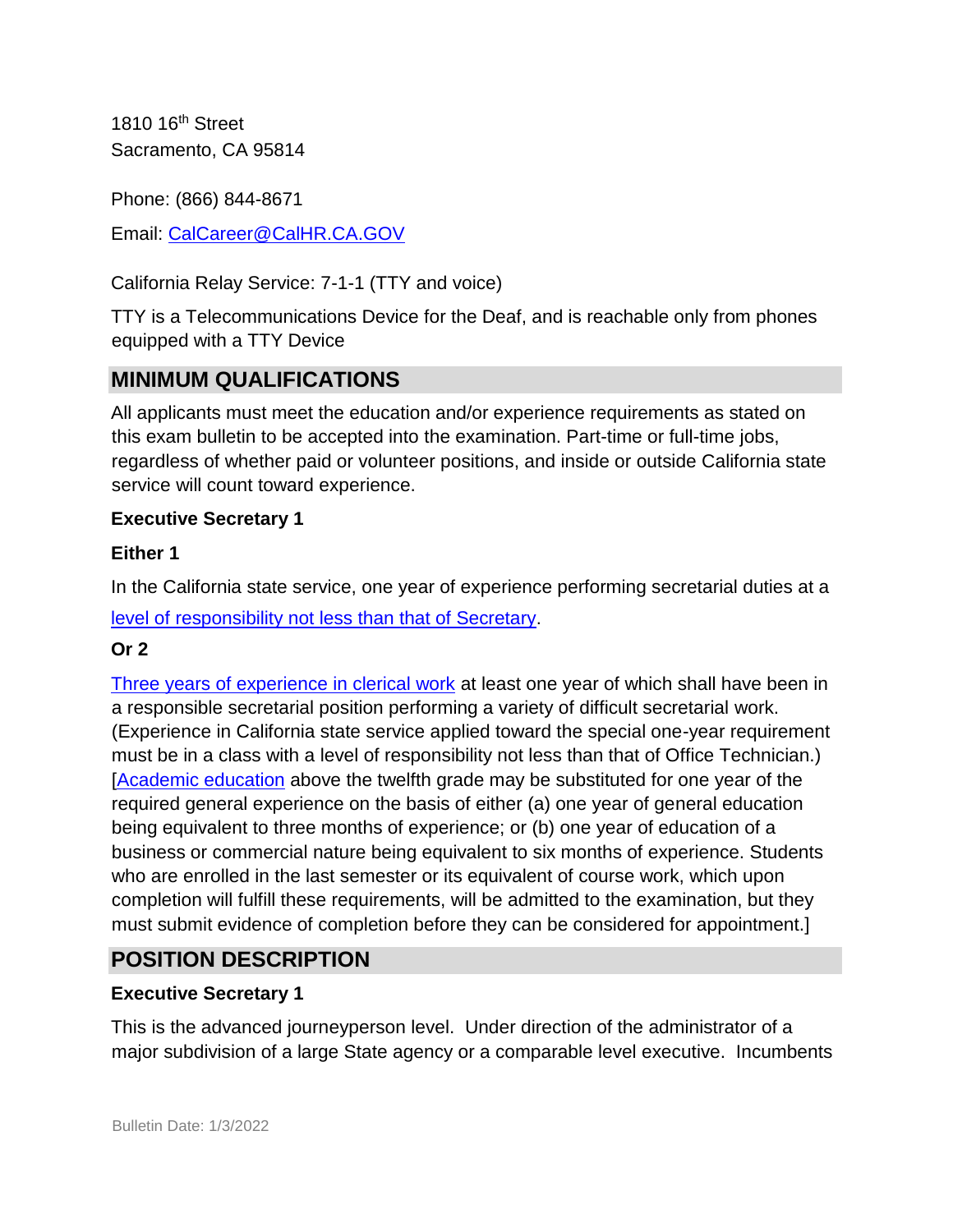perform difficult and responsible secretarial work and relieve the administrator of a variety of administrative and office details.

Positions at this level typically exist in major subdivisions or large field installations or large State agencies. The secretary's supervisor must have complex program responsibility requiring careful coordination of activities supervised a considerable amount of demanding personal contact with citizen groups and officials of other governmental agencies.

Positions are allocated to this level where the administrator who is the secretary's supervisor has delegated a substantial amount of administrative detail and non-routine work to the secretary. The potential for the level of delegated duties is directly related to the importance and responsibility of the position of the administrator, the nature and scope of the functions for which the administrator is responsible, and the level of public contacts.

# **EXAMINATION SCOPE**

This examination consists of the following components:

**Multiple Choice Written Examination –** Weighted 100% of the final score.

The written examination s designed to evaluate a candidate's knowledge in the areas of:

- 1. Situational Judgment
- 2. Written Communication
- 3. Analysis

To obtain a position on the eligible list, a minimum score of 70% must be received. In addition to evaluating applicants' relative knowledge, skills, and ability, as demonstrated by quality and breadth of education and/or experience, emphasis in each exam component will be measuring competitively, relative job demands, each applicant's:

#### **Knowledge of:**

- 1. Modern office methods, supplies, equipment and procedures with particular reference to the work involved in the office of an administrative official
- 2. Business English and correspondence.

#### **Ability to:**

- 1. Type at a speed of 45 words per minute
- 2. Read and write English at a level required for successful job performance
- 3. Direct the work of other support staff
- 4. Perform difficult clerical work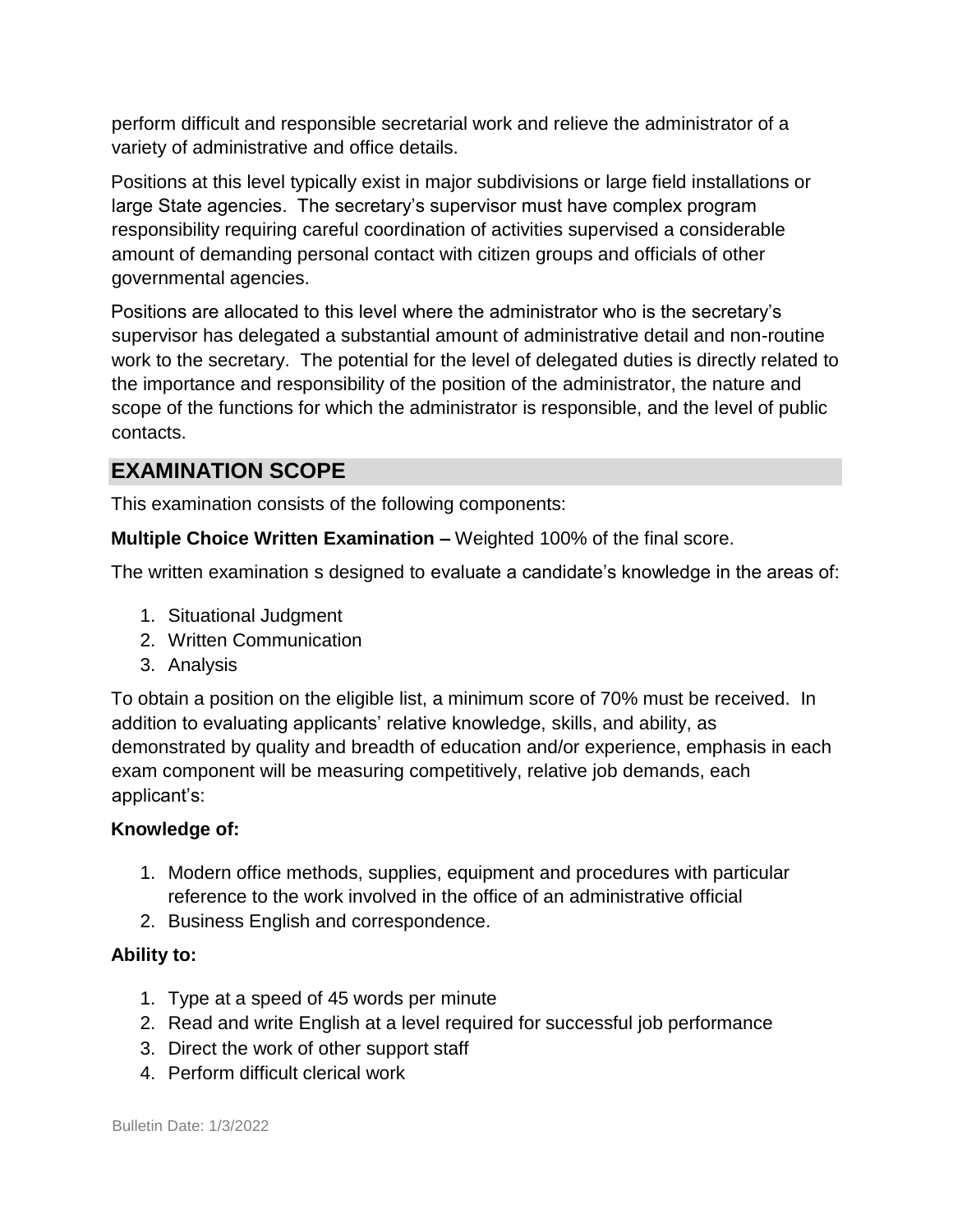- 5. Keep difficult records
- 6. Make briefs of reports and correspondence and compose letters or reports independently or from instructions, utilizing a wide knowledge of vocabulary, grammar, and spelling
- 7. Perform minor administrative assignments independently
- 8. Handle with courtesy and tact a wide variety of public contacts both on the telephone and in person
- 9. Communicate effectively
- 10.Understand and carry out directions following a minimum of explanation
- 11.Analyze situations accurately and take effective action.

### **Special Personal Characteristics:**

A demonstrated interest in assuming increasing responsibility; mature judgment; loyalty; poise; tact; and discretion.

### **Additional Desirable Qualifications:**

Education equivalent to completion of the twelfth grade; ability to take dictation at 110 words per minute.

# **ELIGIBLE LIST INFORMATION**

A servicewide, open eligible list for the Executive Secretary 1 classification will be established for the State of California (all State of California departments, statewide).

The names of successful competitors will be merged onto the eligible list in order of final score regardless of exam date. Eligibility expires **twelve (12) months** after it is established. Applicants must then retake the examination to reestablish eligibility.

Veterans' Preference will be granted for this examination. In accordance with Government Codes 18973.1 and 18973.5, whenever any veteran, or widow or widower of a veteran achieves a passing score on an open examination, he or she shall be ranked in the top rank of the resulting eligible list.

Veterans status is verified by the California Department of Human Resources (CalHR). Information on this program and [the Veterans' Preference Application](https://www.jobs.ca.gov/CalHRPublic/Landing/Jobs/VeteransInformation.aspx) [\(](https://www.jobs.ca.gov/CalHRPublic/Landing/Jobs/VeteransInformation.aspx)Std. form 1093) is available online**.** Additional information on veteran benefits is available at the Department of Veterans Affairs.

Career Credits **will not** be added to the final score for this exam, because it does not meet the requirements to qualify for Career Credits.

# **PREPARING FOR THE EXAMINATION**

Here is a list of suggested resources to have available prior to applying for the examination.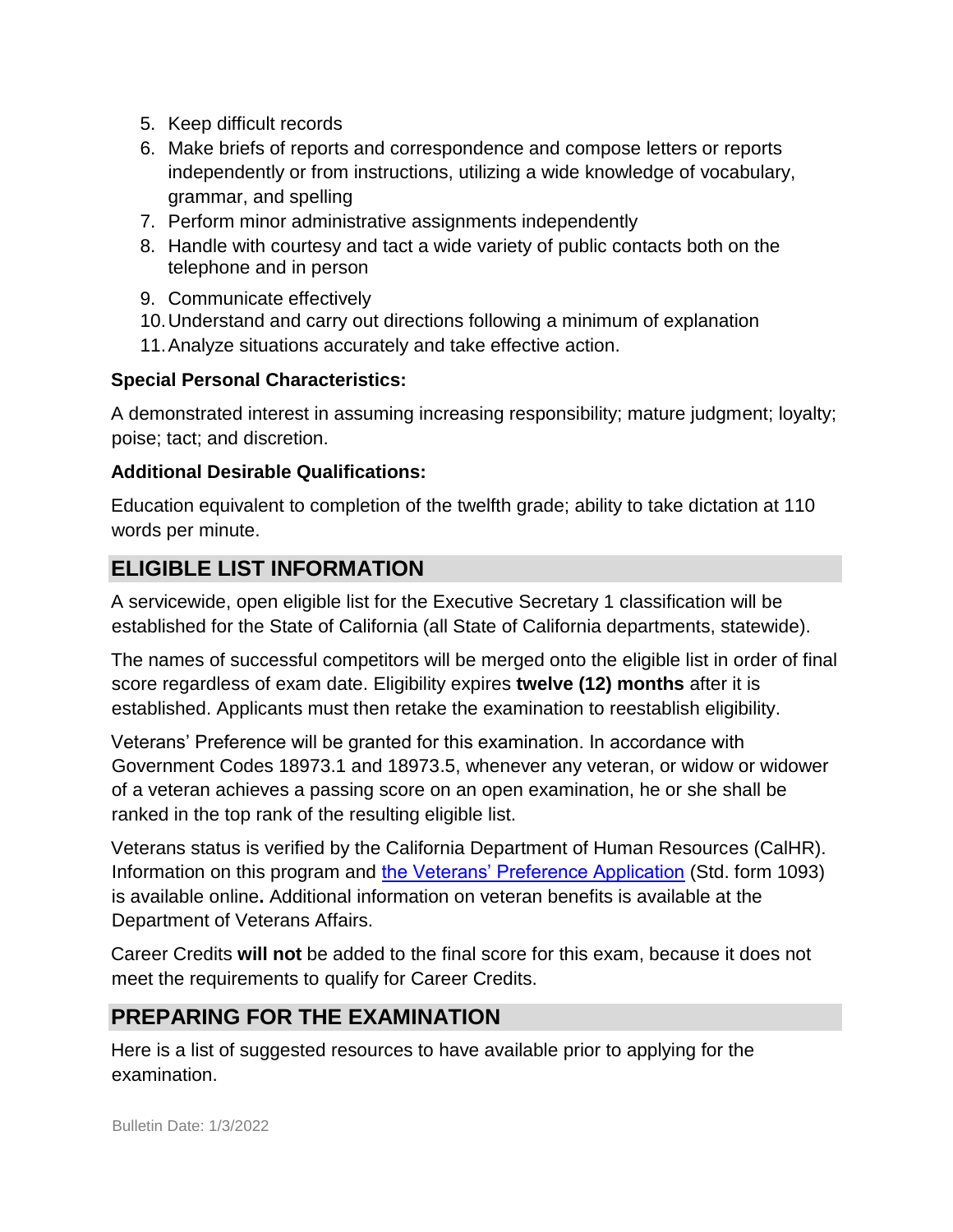**Employment History:** Employment dates, job titles, organization names and addresses, names of supervisors or persons who can verify your job responsibilities and phone numbers of persons listed above.

**Education:** School names and addresses, degrees earned, dates attended, courses taken (verifiable on a transcript), persons or office who can verify education, and phone numbers of persons or offices listed above.

**Training:** Class titles, certifications received, names of persons who can verify your training, and phone numbers of persons listed above.

# **TAKING THE EXAMINATION**

**[Take the Executive Secretary](https://www.jobs.ca.gov/CalHRPublic/Login.aspx?ExamId=0PBDC) [1 examination](https://www.jobs.ca.gov/CalHRPublic/Login.aspx?ExamId=0PBDC)**

# **TESTING DEPARTMENTS**

State of California (all State of California departments)

# **CONTACT INFORMATION**

California Department of Human Resources CalCareer Service Center 1810 16<sup>th</sup> Street Sacramento, CA 95814 Phone: (866) 844-8671 Email: CalCareer@CalHR.CA.GOV

California Relay Service: 7-1-1 (TTY and voice)

TTY is a Telecommunications Device for the Deaf, and is reachable only from phones equipped with a TTY Device.

# **EQUAL OPPORTUNITY EMPLOYER**

The State of California is an equal opportunity employer to all, regardless of age, ancestry, color, disability (mental and physical), exercising the right of family care and medical leave, gender, gender expression, gender identity, genetic information, marital status, medical condition, military or veteran status, national origin, political affiliation, race, religious creed, sex (includes pregnancy, childbirth, breastfeeding, and related medical conditions), and sexual orientation.

# **DRUG-FREE STATEMENT**

It is an objective of the State of California to achieve a drug-free State work place. Any applicant for State employment will be expected to behave in accordance with this